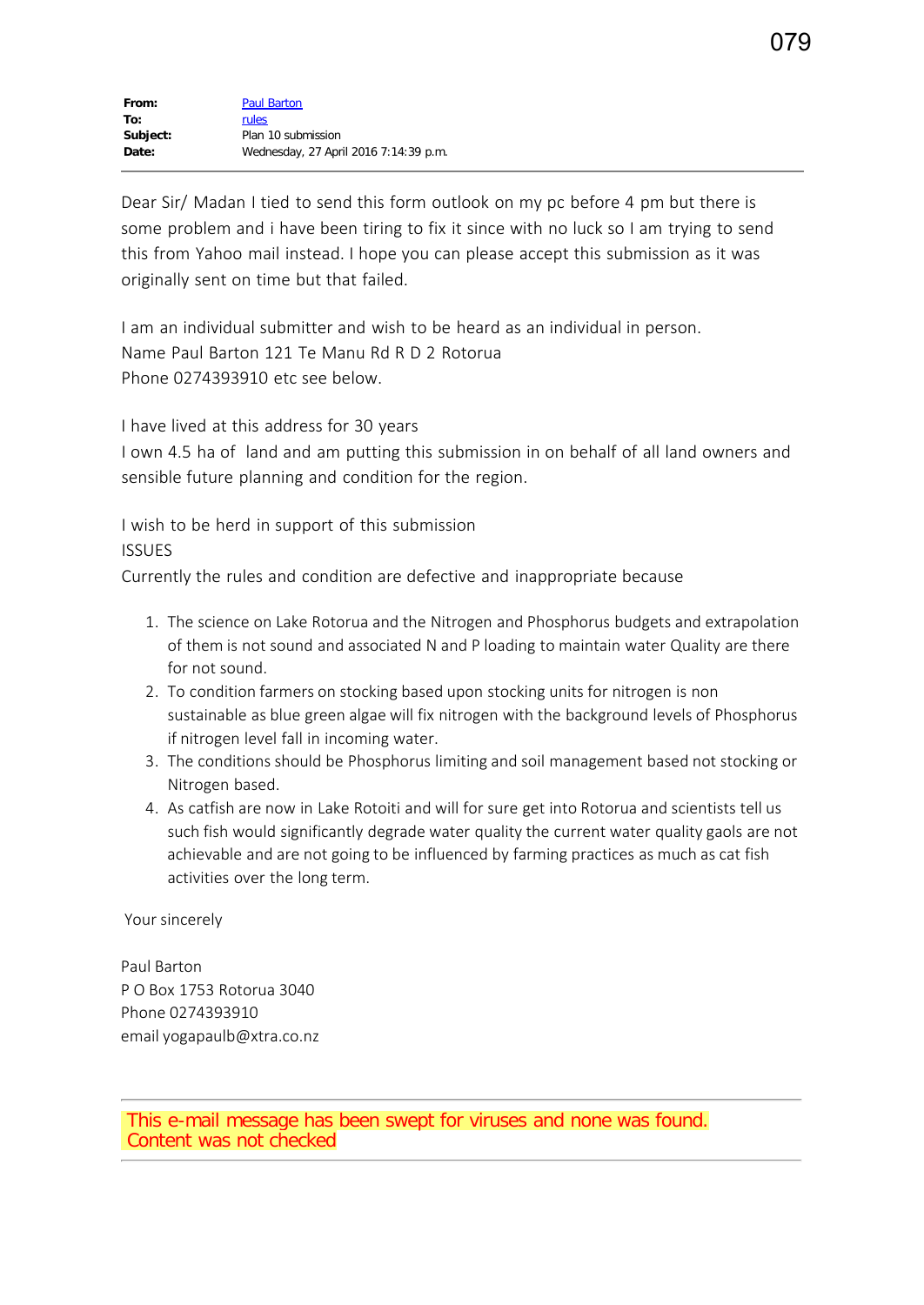sensible future planning and condition for the region.

I wish to be herd in support of this submission ISSUES

Currently the rules and condition are defective and inappropriate because

- 1. The science on Lake Rotorua and the Nitrogen and Phosphorus budgets and extrapolation of them is not sound and associated N and P loading to maintain water Quality are there for not sound.
- 2. To condition farmers on stocking based upon stocking units for nitrogen is non sustainable as blue green algae will fix nitrogen with the background levels of Phosphorus if nitrogen level fall in incoming water.
- 3. The conditions should be Phosphorus limiting and soil management based not stocking or Nitrogen based.
- 4. As catfish are now in Lake Rotoiti and will for sure get into Rotorua and scientists tell us such fish would significantly degrade water quality the current water quality gaols are not achievable and are not going to be influenced by farming practices as much as cat fish activities over the long term.

Your sincerely

Paul Barton P O Box 1753 Rotorua 3040 Phone 0274393910 email [yogapaulb@xtra.co.nz](mailto:yogapaulb@xtra.co.nz)

This e-mail message has been swept for viruses and none was found. Content was not checked